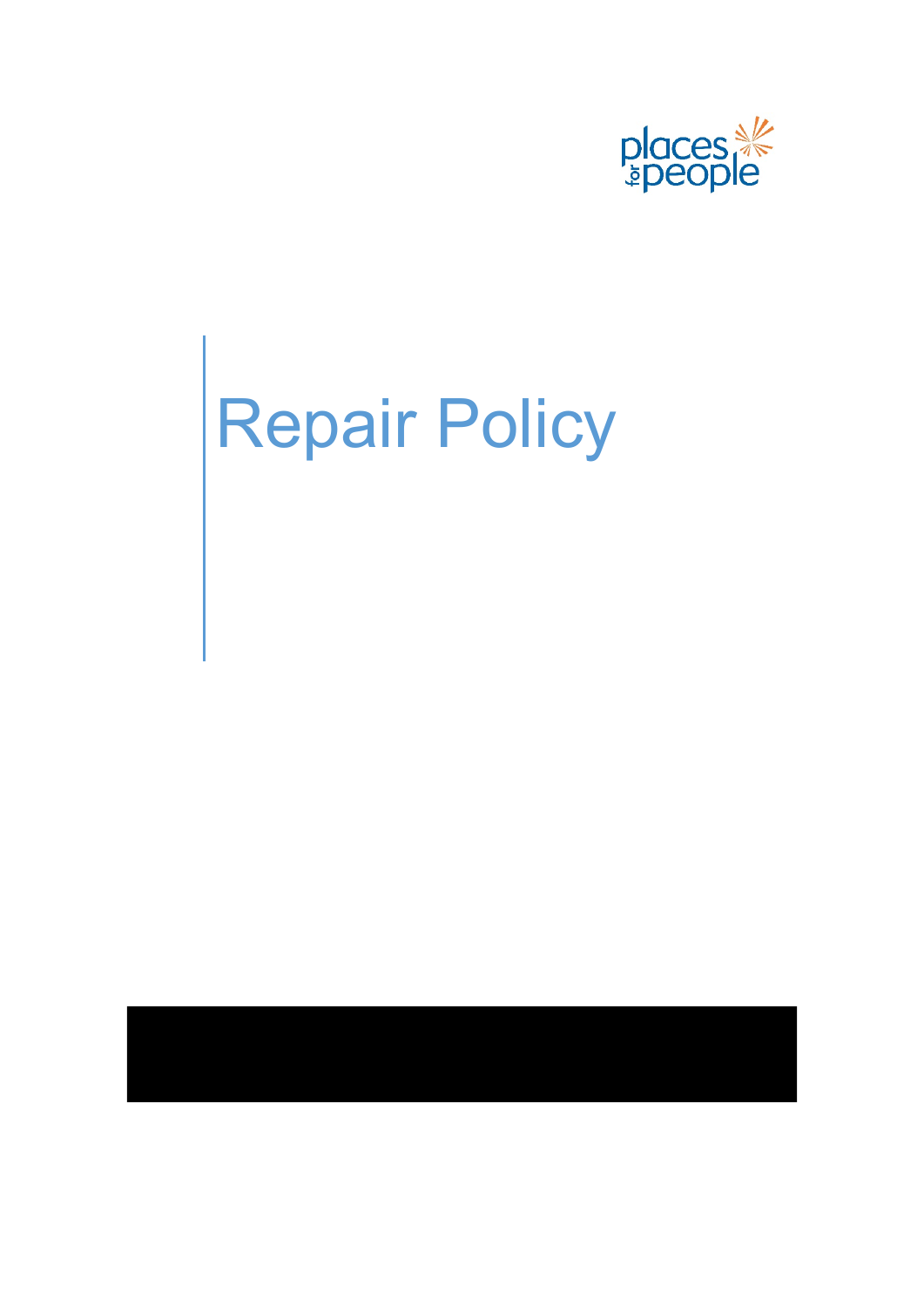# **Table of Contents**

| Please summarise the current policy requirements and how this is changed in |  |
|-----------------------------------------------------------------------------|--|
| Please explain the reason for changes/improvements/new policy3              |  |
| Please explain any new actions required to put the policy changes into      |  |
| 1.0                                                                         |  |
| 1.1                                                                         |  |
| 1.2                                                                         |  |
|                                                                             |  |
| 2.1                                                                         |  |
| 2.2                                                                         |  |
| 2.3                                                                         |  |
| 2.4                                                                         |  |
| 2.5                                                                         |  |
| 3.0                                                                         |  |
| 4.0                                                                         |  |
| 5.0                                                                         |  |
| 6.0                                                                         |  |
| 7.0                                                                         |  |
| 8.0                                                                         |  |
| 9.0                                                                         |  |
|                                                                             |  |
|                                                                             |  |
|                                                                             |  |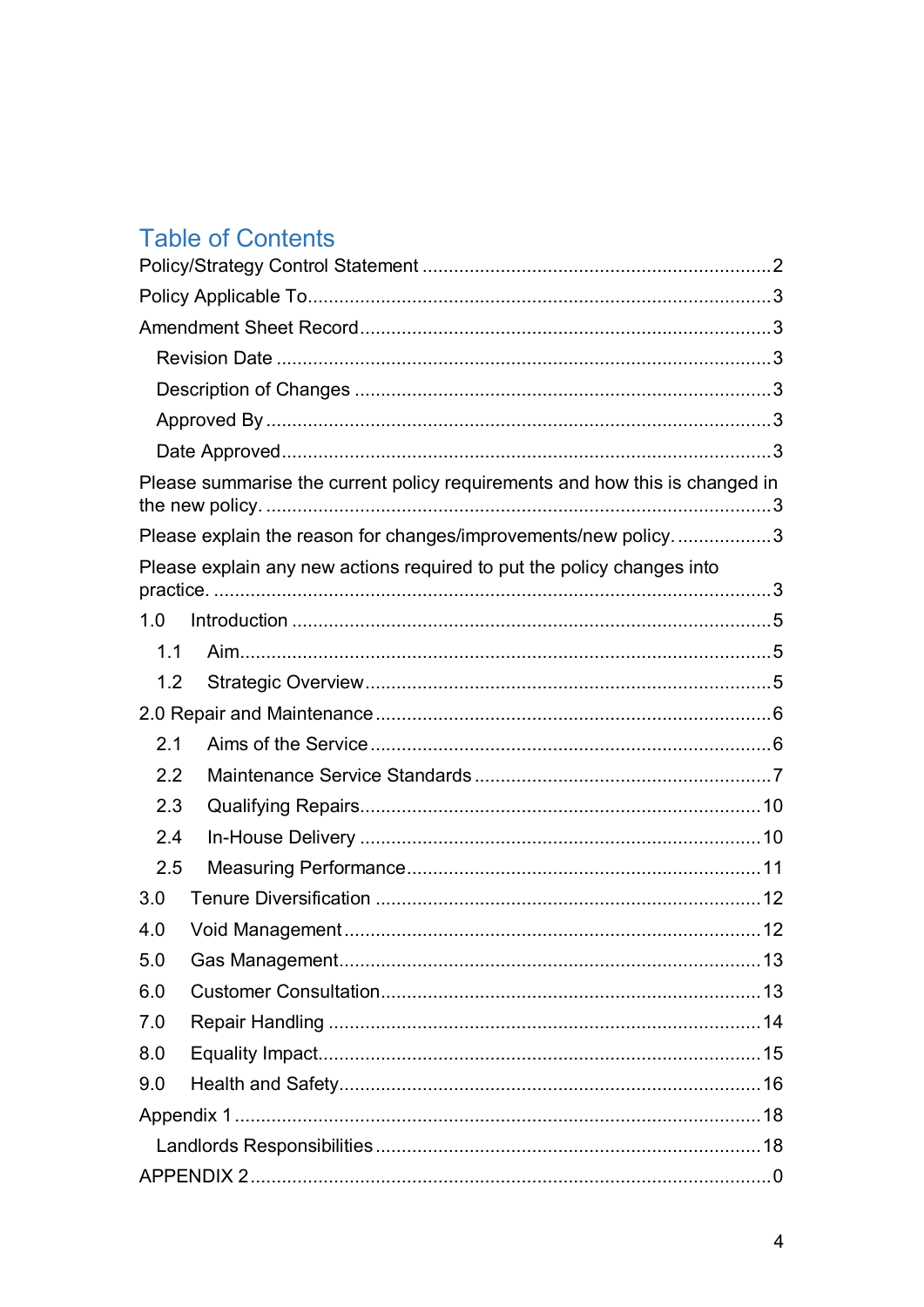|--|--|

#### **Repairs Policy**

# <span id="page-2-0"></span>1.0 Introduction

#### <span id="page-2-1"></span>1.1 Aim

Within our Business Plan we have set a number of strategic priorities that our repairs service would link in to creating places that work for everyone. The Repairs Policy aims to contribute to our wider vision by establishing the framework in which we manage our repair service and how this contributes to our property assets whilst meeting our customer expectations.

#### <span id="page-2-2"></span>1.2 Strategic Overview

A key aim of the business plan is to continue to integrate our core services and make best use of the synergy of the growing group relationships. For maintenance the key relationships include procurement, investment, RMG, Touchstone, development and housing together with community investment activity in our neighbourhoods to maximise both the financial and social return on our investment.

The repairs policy is complimentary to the asset management strategy that captures investment in planned renewals, cyclical maintenance and enhancements. Our stock and customer base is diverse in nature and location. Our aim is to ensure that our stock is well maintained, warm and safe and contributes to sustainable communities. For our customers we need to be accessible, responsive, consistent, cost effective and reliable.

Maintaining our stock and investing in our assets enables future borrowing to be secured as well as maintaining demand for our homes and enhancing our reputation. Through a responsive repair programme we contribute to safe places, places where our customers feel that the estate is an environment where they have a sense of community. Maintenance is a key service requirement which is reported in the Annual Return on the Charter and it is where most of our customers form opinions on the wider services of our business. Our reputation within our communities is often judged by our response and action towards a repair request.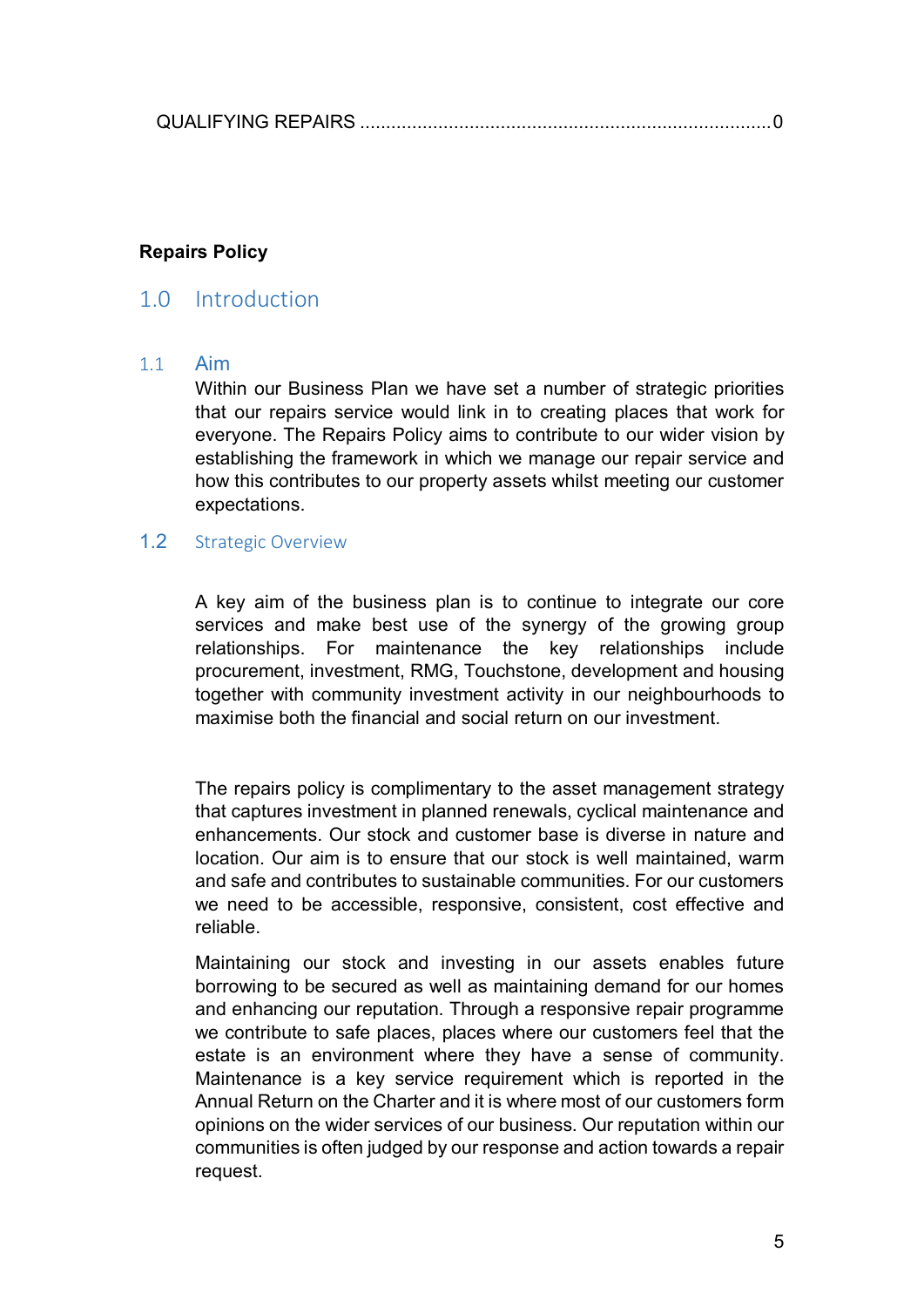Through the development of the internal direct trade service we contribute to the social investment, creating employment and training opportunities as well as adding value to our management services in a cost effective manner.

# <span id="page-3-0"></span>2.0 Repair and Maintenance

#### <span id="page-3-1"></span>2.1 Aims of the Service

Repair and Maintenance of our assets is essential for the proper management of our housing stock. The majority of our customers benefit from the interaction with our in house repairs team and we will continue to maximise the use of the direct trade's service and develop its capacity. Key benefits introduced include cost savings through zero VAT on labour and zero profit charged. Customers receive scheduled appointments when reporting repairs; this is enhanced through extended office and repair opening hours and a focus on successful outcomes at the first visit. A Lean review ensured that the process was mapped and staff had a clear plan and process map.

Places Management ( our brand for the internal trade service) aim to ensure that we positively contribute to the strategic priorities of our business;

"Working to provide aspirational homes and inspirational places"

- Maintain our properties keeping them both attractive to live and visit,
- Share information with colleagues to highlight support and investment requirements that sustain tenancies.

"To provide effective customer services with excellence in delivery"

- Deliver excellent levels of customer satisfaction,
- Always meet our legal obligations to tenants,
- Communicate direct with our customers and maintain a consistency in service.

"To grow our business model and services"

- Achieve value for money through competitiveness in cost and quality,
- Ability to operate commercially and contribute to the surplus of our business,
- Offers a range of services for both internal and external customers at reasonable costs with a trusted trader element.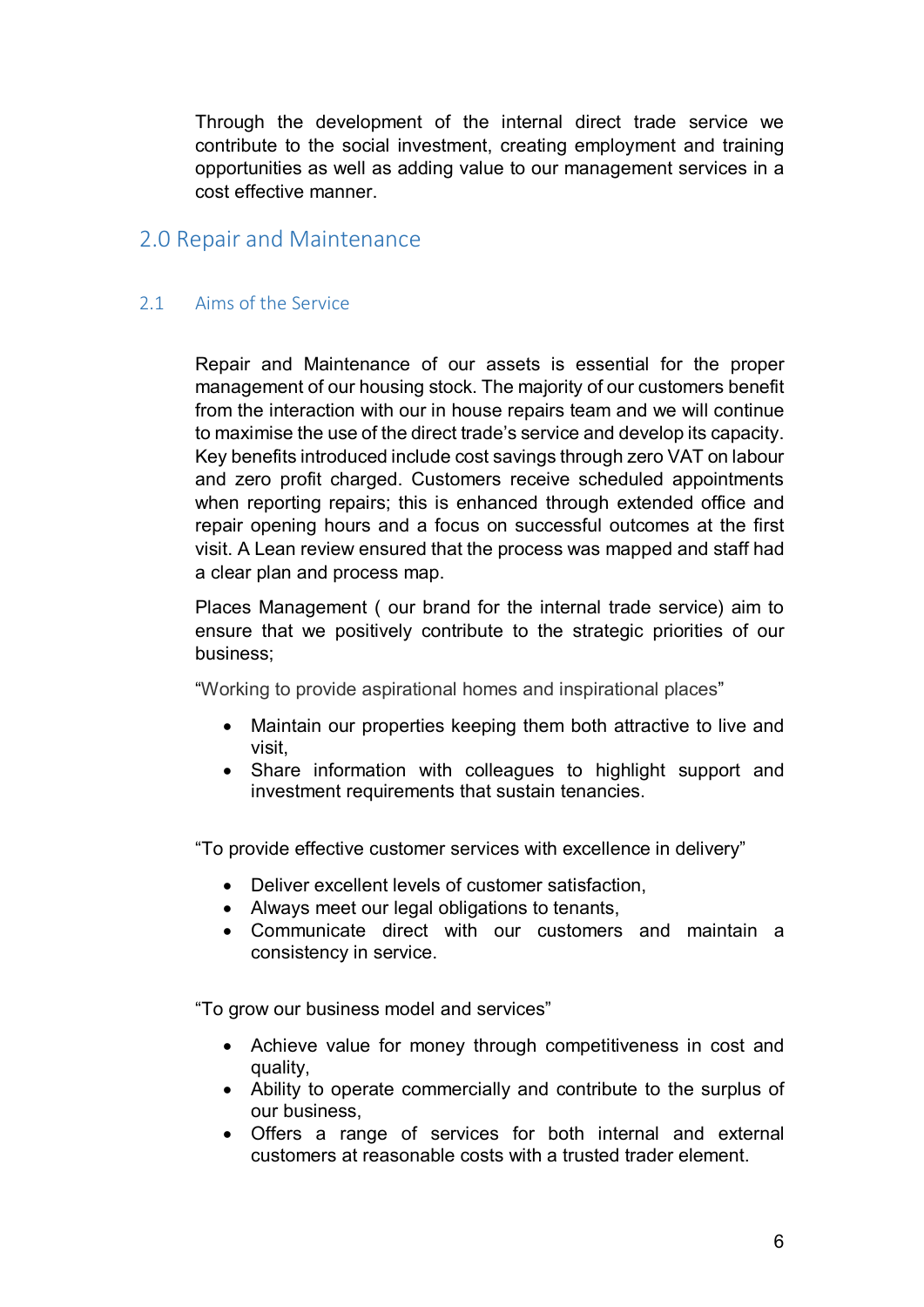- " To be a leader in our sectors"
	- Offer a flexible service that is responsive to our customer's needs,
	- Contributes to the reduction of carbon from our property and actions through effective scheduling and responsible procurement and disposal,
	- Proactively embrace Health and Safety and adopt a new behavioral programme that protects our staff and customers.

" To be a great place to work"

- Train and develop our staff to "think and see the customer" at the core of our business,
- Embrace diversity and operate a flexible service,
- Create training and development opportunities as a core function of growing the service,
- Offer competitive terms and conditions for our staff and partners,
- Create employment opportunities and enhance the offering for young people through training programmes,
- Make the use of technology and develop our e-learning capacity and digital services.

#### <span id="page-4-0"></span>2.2 Maintenance Service Standards

Maintenance service standards go beyond our legal obligations. We measure a number of key performance indicators that assess our performance and ensure that we are operating responsibly and efficiently. We adopt our SPIRIT culture recognising that through setting challenging targets we can continually develop our service and improve and innovate ultimately with the aim of improving the customer experience.

Castle Rock Edinvar is a registered social landlord and must meet certain standards, in relations to repairs the Housing Act set out a Right to Repair. These standards are prescriptive. We believe that we can offer an enhanced service and aim to go beyond the statutory minimum. We have set out both the statutory and aspirational targets.

The table 1 below highlights the key maintenance performance targets together with the response times.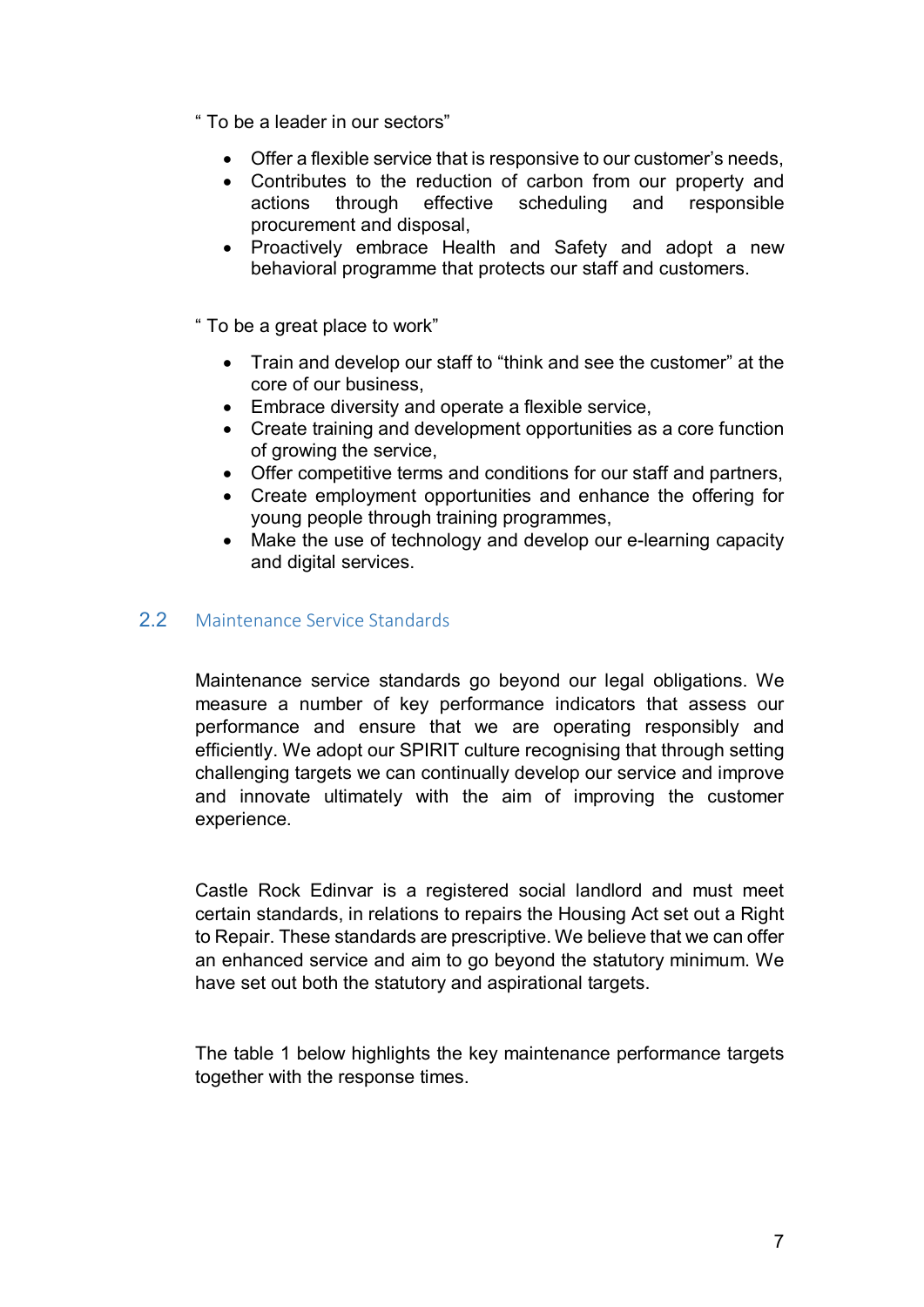# Table 1

| Category              | Operation                                                                                                                 | Frequency | Performance Targets                                                                                                                                   |
|-----------------------|---------------------------------------------------------------------------------------------------------------------------|-----------|-------------------------------------------------------------------------------------------------------------------------------------------------------|
| Responsive<br>Repairs | Emergency (ECO 1)<br>(Safety, security<br>and<br>health<br>reasons<br>could<br>adversely affect structure<br>of building) | On demand | Attend within a 4 hour<br>timescale and make safe                                                                                                     |
|                       | <b>Right to Repairs- ER1</b>                                                                                              | On demand | Right to repair 1 type<br>works by the end of the<br>next working day, (for<br>SST only)                                                              |
|                       |                                                                                                                           | On demand | Right to repair 3 type<br>works by the end of the<br>third working day, (for<br>SST only)                                                             |
|                       |                                                                                                                           | On demand | Right to repair 7 type<br>works by the end<br>of $7$<br>working day, (for SST<br>only)                                                                |
|                       | Appointments                                                                                                              | On demand | Appointment at time of call<br>to report a repair.                                                                                                    |
|                       |                                                                                                                           |           | Aim<br>to<br>compete<br>on<br>average all repairs within<br>12 <sup>2</sup><br>working<br>days.<br>Appointment times are                              |
|                       |                                                                                                                           |           | Morning $-8$ to<br>$\bullet$<br>12.30<br>Afternoon 12.30 to<br>4.30<br>Evening $-4.30$ to<br>6.30<br>(Monto<br>Friday)<br>8.30 to 12.30 -<br>Saturday |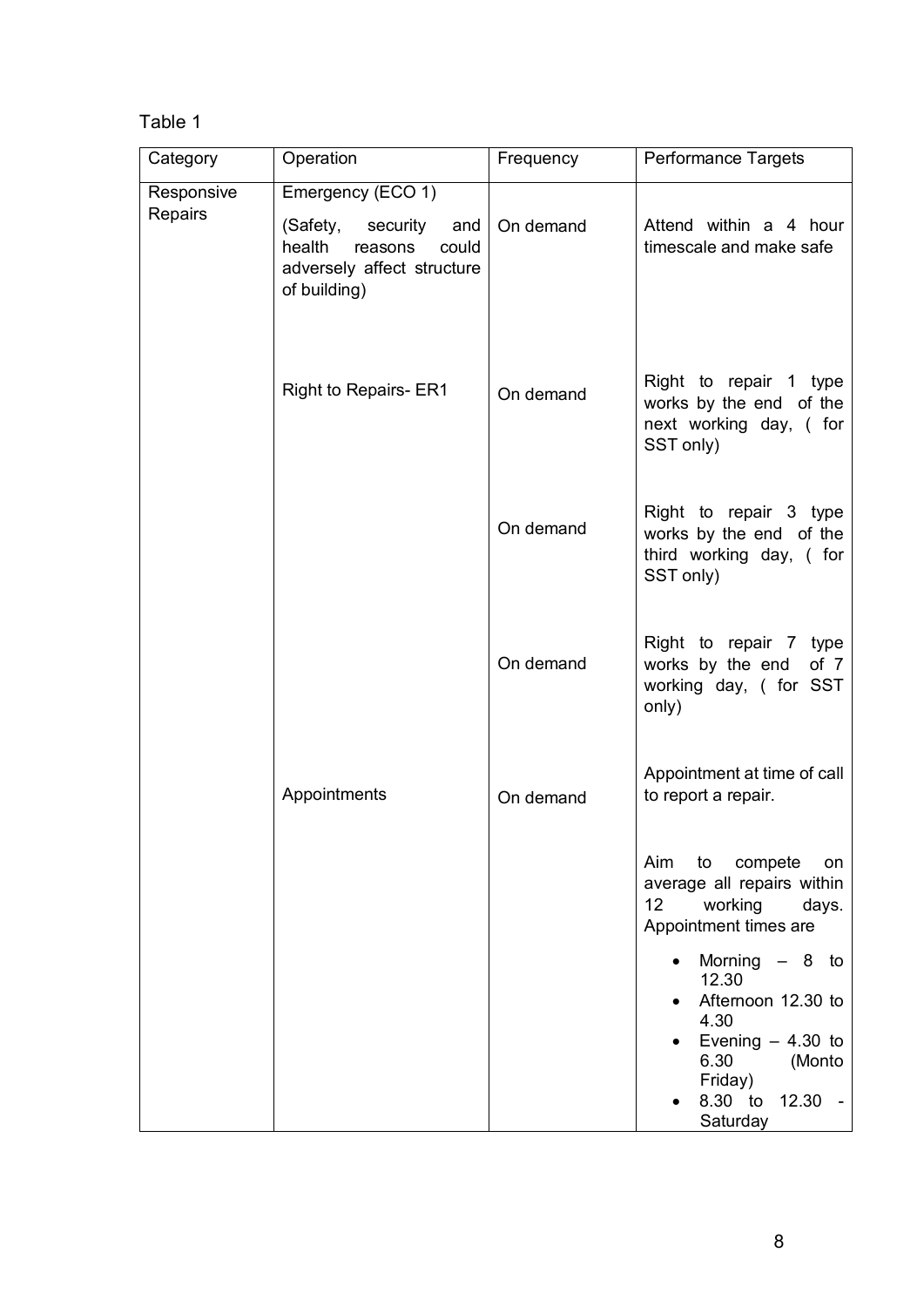| Void                             | Repair and/or decoration<br>of empty properties                                                                                                                                                                                                        | On demand             | Return empty houses to<br>our 'Homepledge' lettable<br>standard<br>averaging<br>12<br>days.                                                                                                                                                           |
|----------------------------------|--------------------------------------------------------------------------------------------------------------------------------------------------------------------------------------------------------------------------------------------------------|-----------------------|-------------------------------------------------------------------------------------------------------------------------------------------------------------------------------------------------------------------------------------------------------|
| Cyclical<br>Maintenance          | Rhone repair/renewal<br>External/ Internal painting<br><b>Lift Servicing/Inspections</b><br>Environmental<br>Improvements,<br>e.g.<br>fencing                                                                                                          | Cyclical<br>programme | Programme derived from<br>stock condition input as<br>well as input from local<br>staff<br>housing<br>and<br>via<br>customers<br>estates<br>walkabout process<br>Gas servicing to achieve<br>100% of properties with a<br>valid certificate within 12 |
|                                  |                                                                                                                                                                                                                                                        |                       | months of the anniversary<br>date.<br>Conduct electrical fixed<br>wire testing every 5 years<br>focusing initially on long<br>duration tenancy.                                                                                                       |
| Key<br>Performance<br>Indicators | Performance against repairs response targets, achieving 98% in each<br>category.                                                                                                                                                                       |                       |                                                                                                                                                                                                                                                       |
|                                  | First time fix actions, achieving 85% on the first visit for repairs.<br>Aim to achieve target levels of satisfaction with the repairs service in excess<br>of 85%.<br>Average time taken for non-emergency repairs completion 12 days working<br>days |                       |                                                                                                                                                                                                                                                       |
|                                  |                                                                                                                                                                                                                                                        |                       |                                                                                                                                                                                                                                                       |
|                                  |                                                                                                                                                                                                                                                        |                       |                                                                                                                                                                                                                                                       |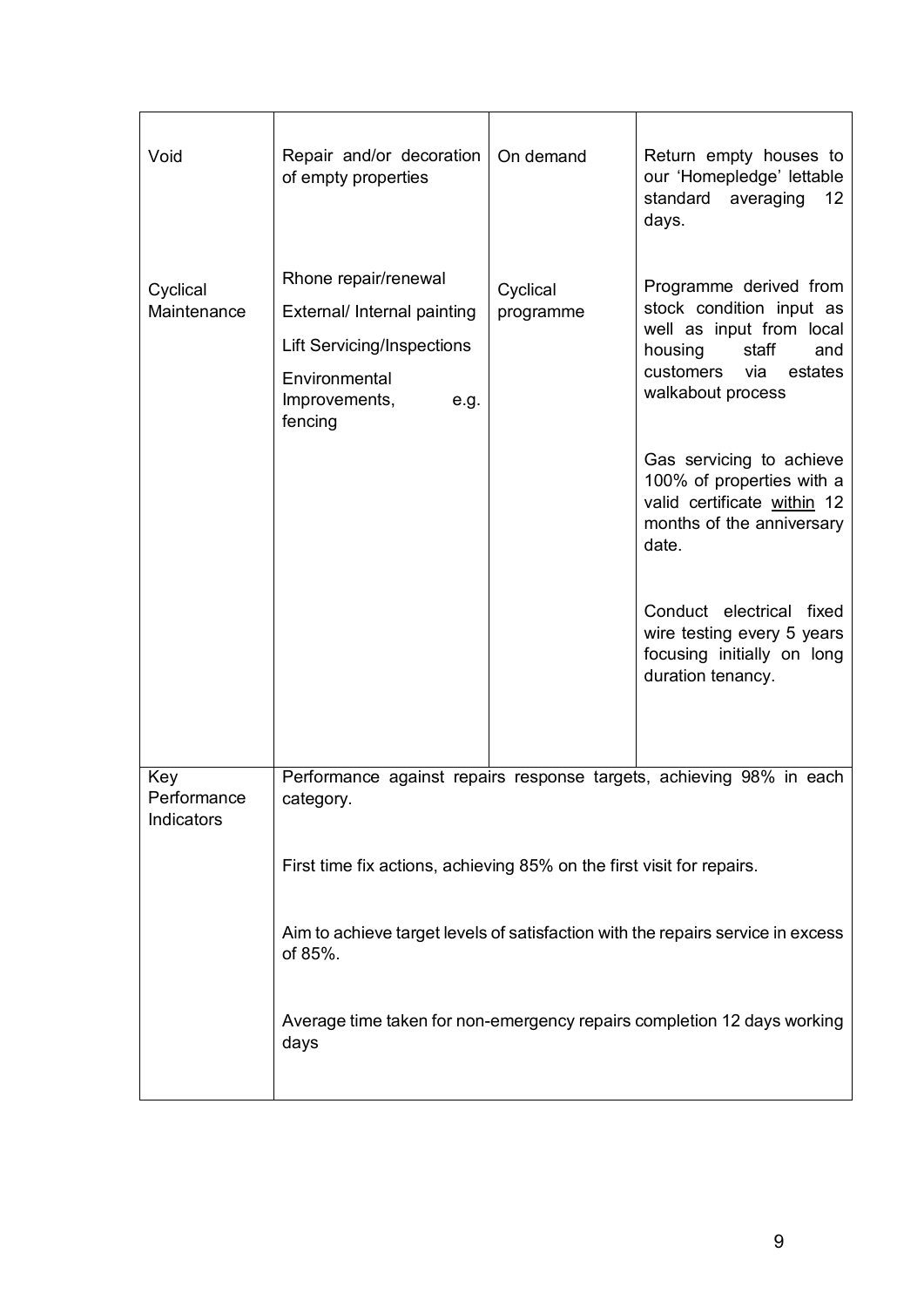| Emergency repairs attended to within 4 hours                |
|-------------------------------------------------------------|
| Non-emergency repairs attended and completed within 12 days |
| Right first time for non-emergency repairs 85%              |
|                                                             |
| Satisfaction with the repairs service 85%                   |
| Satisfaction with gas servicing 90%                         |
|                                                             |

#### <span id="page-7-0"></span>2.3 Qualifying Repairs

For tenants that hold a Scottish Secure Tenancy we are duty bound to comply with the Right to Repair. This sets out repairs which are qualifying repairs and the maximum time for landlords to complete the repairs. These definitions inform our Responsive Repairs Targets and service delivery for our Castle Rock Edinvar tenants.

Qualifying Repairs and the completion times are set out in Appendix 2.

#### <span id="page-7-1"></span>2.4 In-House Delivery

- 2.4.1 Growing our in house maintenance team has allowed assurance of service whilst controlling expenditure. We have recognised other benefits and the model is supported across our Group. Locally the team are known as Places Management. The name was derived through our engagement with the Group. As we develop our wider trade and work stream offering the rebrand will focus on a "place and asset management model" reflecting the wider group delivery.
- 2.4.2 Any ambitions to expand our in house maintenance operation will need to achieve a number of key objectives. Each year we set out our plan and seek Board approvals for additional expenditure and staff. The key objectives are:
	- Continue to strengthen the teams depth and experience thus maintaining an efficient service for our customers,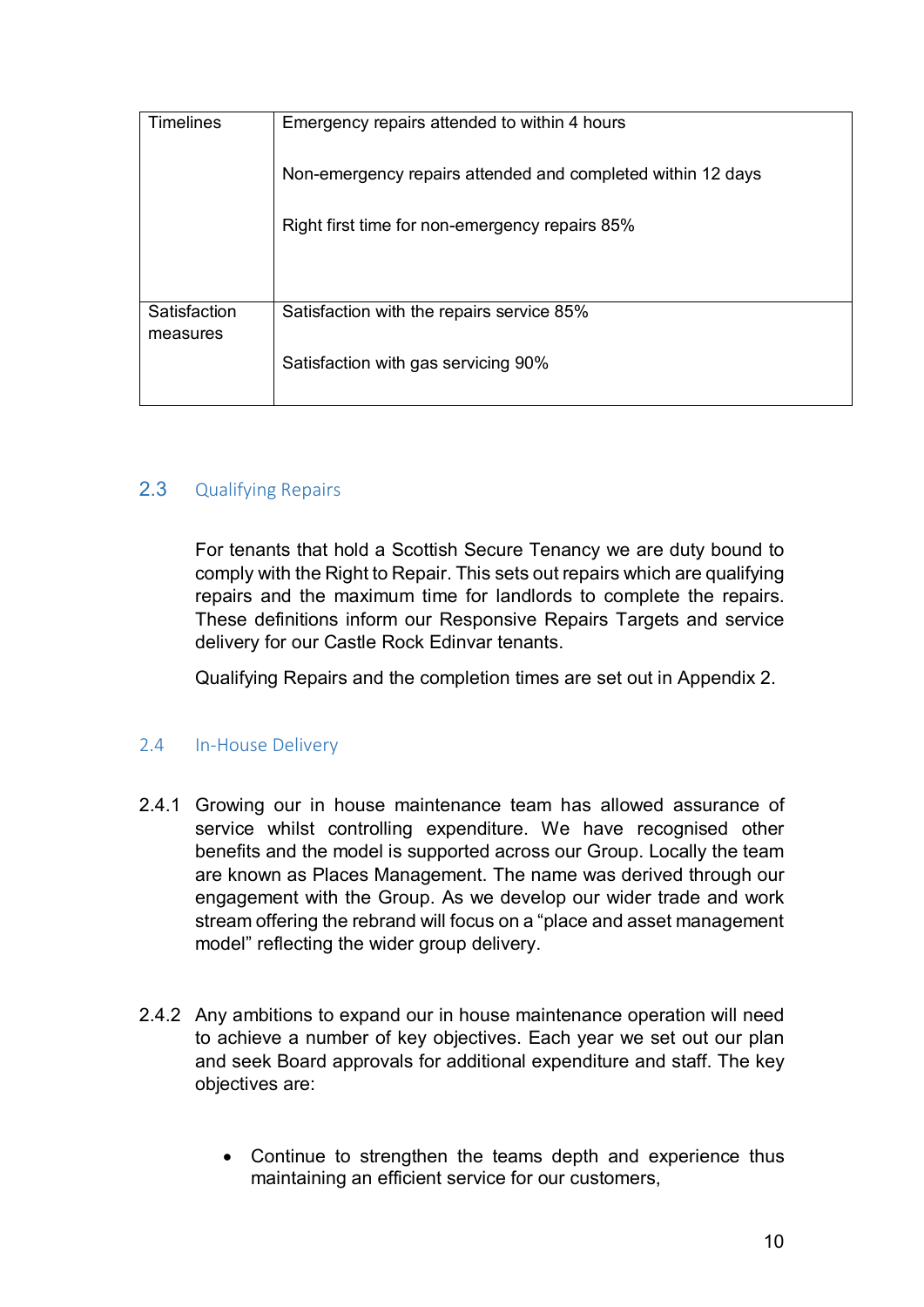- Ensure that the core trade service meets our diverse property portfolio,
- Achieve target levels of customer satisfaction and response times,
- Achieve value for money through economies of scale,
- Create enhanced services to support the more vulnerable customers,
- Offer efficiencies in our administration and management.
- 2.4.3 Our direct works team currently operate across all of our stock, regardless of company ownership. We will continue to work with other parts of group where synergies can be achieved to maximise the internal return. We will innovate and develop in areas that are new to us, perhaps geographically or specialist in nature. Any likeminded organisation we would seek to engage in partnering, avoiding contracts that fail to embed the wider values of our business.
- 2.4.4 We will explore opportunities to achieve some economies of scale through sharing in our services either as an approved contractor or through a cost sharing group model. Any long term commitments will be brought to the Board for consideration and approval and each case individually assessed and agreed.
- 2.4.5 Working with external contractors, we will agree a set of service standards that reflect the service of our internal resource to avoid variable service levels. A service level agreement and code of conduct will be a requisite of working for our business. Essential health and safety qualifications for the relevant field will be obtained and maintained throughout the relationship.

### <span id="page-8-0"></span>2.5 Measuring Performance

Our repair standards and performance targets will be achieved and monitored through a number of Key Performance measures. We will report every quarter to our Board. We will also conduct monthly reporting to SMT and our Group. Audits and annual reviews will also be supported as we seek to continually develop and seek further improvement. We engage with our internal audit, Business Assurance who assesses compliance with policy and report to our Audit and Risk Committee with an outcome report. Each action is developed in to an action plan to ensure we operate within the wider group framework.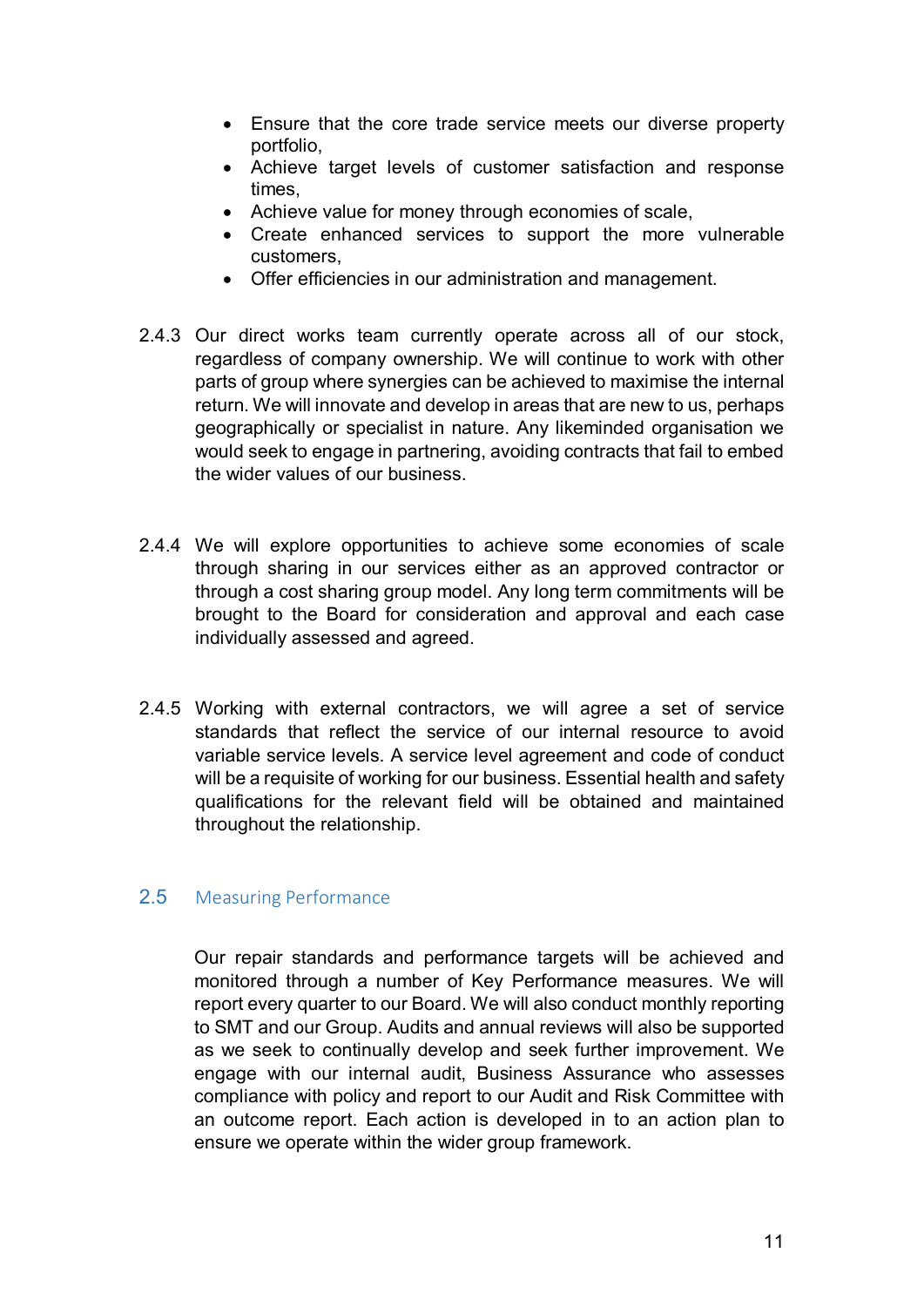The views of customers will be captured through various methods (passive & proactive). Each month we will capture telephone customer satisfaction surveys through our Customer Service Centre. In addition we will use a range of other methods for seeking tenant's views, including consultation with our Customer Direct, the Sheltered and Amenity tenant forum, registered tenants and residents groups. We also seek feedback from tenants on our repairs and maintenance service through involvement in specific focus groups. Scrutiny assessments by our customers will offer a form part of an audit service with the aim of comparing our ambitions with customers and their perceptions.

# <span id="page-9-0"></span>3.0 Tenure Diversification

A key strategic priority is to broaden our tenure and customer base. There are a number of key objectives in adopting this approach, including achieving customer groups with a more diverse balance of income, bridge the affordability gap for those who wish to seek ownership and offer flexibility in tenure choice as income and personal circumstances change.

Our maintenance service has been amended to reflect the growing diversification of our customer base. We have opening hours that ensures that customers have more choice of when to report and have multiple time schedules for repairs to be attended. This together with flexible appointments will avoid the need for customers to take time off work for access.

We offer an enhanced repairs service for our older customers. This addresses minor repair issues that could impact on both the physical and mental health of the resident. The aim is to sustain the tenancy and wellbeing of the customers through addressing small repairs that are the responsibility of the tenant.

# <span id="page-9-1"></span>4.0 Void Management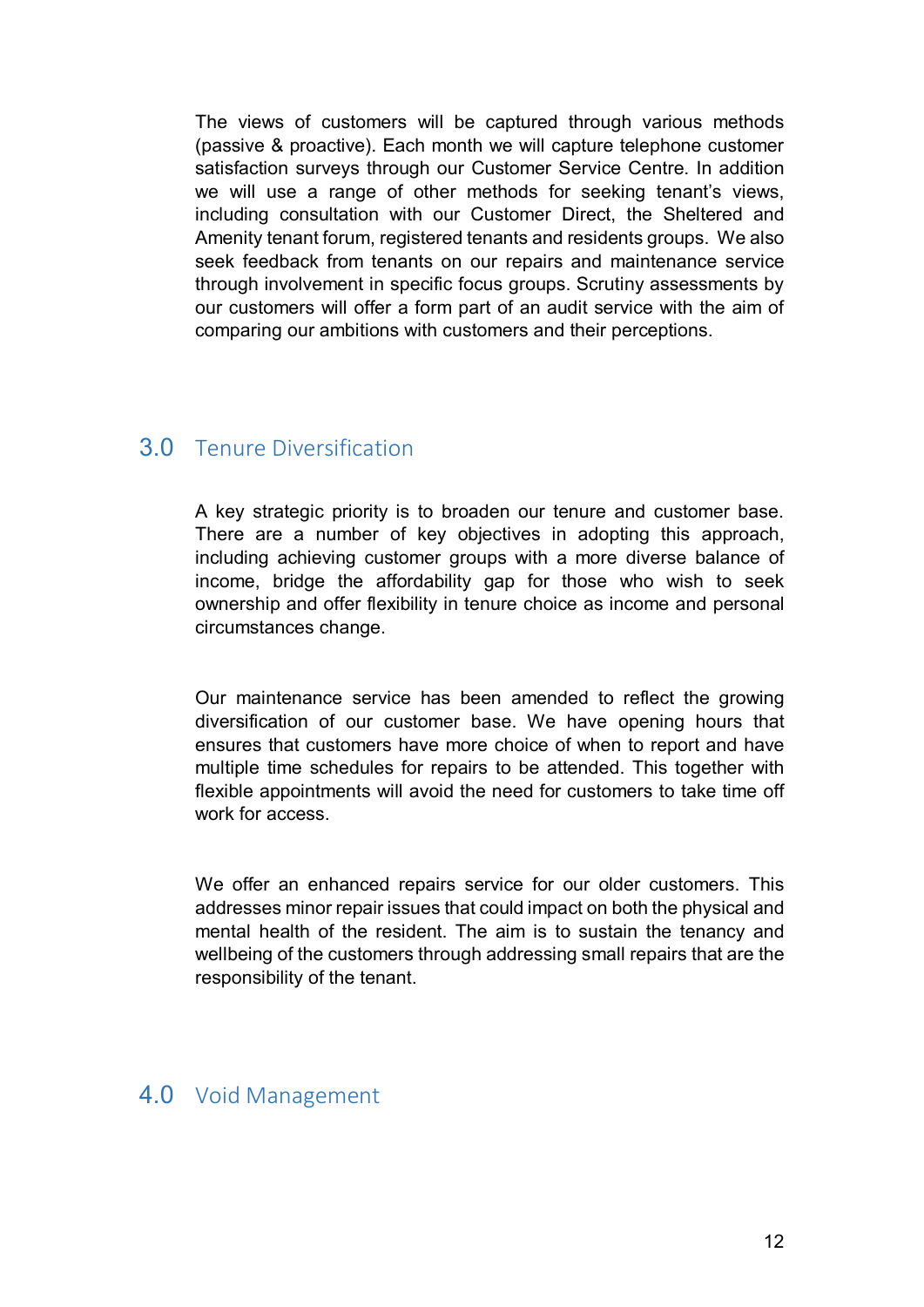Our stock appraisal process includes an assessment of properties when they become void. Each void will be assessed to ascertain whether it should be:

- Re-let for the existing client group,
- Is more appropriate for use for an alternative client group, such as older people,
- The property meets our lettable standard,
- Sold on the open market, based on our achievement with EESSH, demand and influence over future maintenance liabilities.

We operate to a void standard, known as Homepledge. This offers some consistency within our standards and set a level of expectations for our customers. Through direct engagement with the Voids and Lettings Team we adjust the standard to reflect demand and to minimise the void period through an element of choice. Our aim is to start tenancies with a view to sustaining over a long period, to achieve this we will aim to personalize the standard. At the end of the tenancy we expect the property to be to the same standard when returned to us for re-let. In the event it is not we reserve the right to recharge the outgoing tenant.

# <span id="page-10-0"></span>5.0 Gas Management

5.1 Within the Operations team we manage gas safety for all domestic supplies. This is a statutory requirement and has been identified as a key business risk. As a result our approach to managing gas safety is beyond a statutory requirement and captures best practice with independent assessment.

Our direct works team deliver gas services directly through gas safe registered contractors and employed staff. We operate an integrated gas management scheduling system together with electronic data capturing to maximise our resource and ensure accuracy of data.

Our Gas team are assessed through regular NICEIC audits and are subject to a wider group gas management policy that sets out the management arrangements across our stock portfolio.

# <span id="page-10-1"></span>6.0 Customer Consultation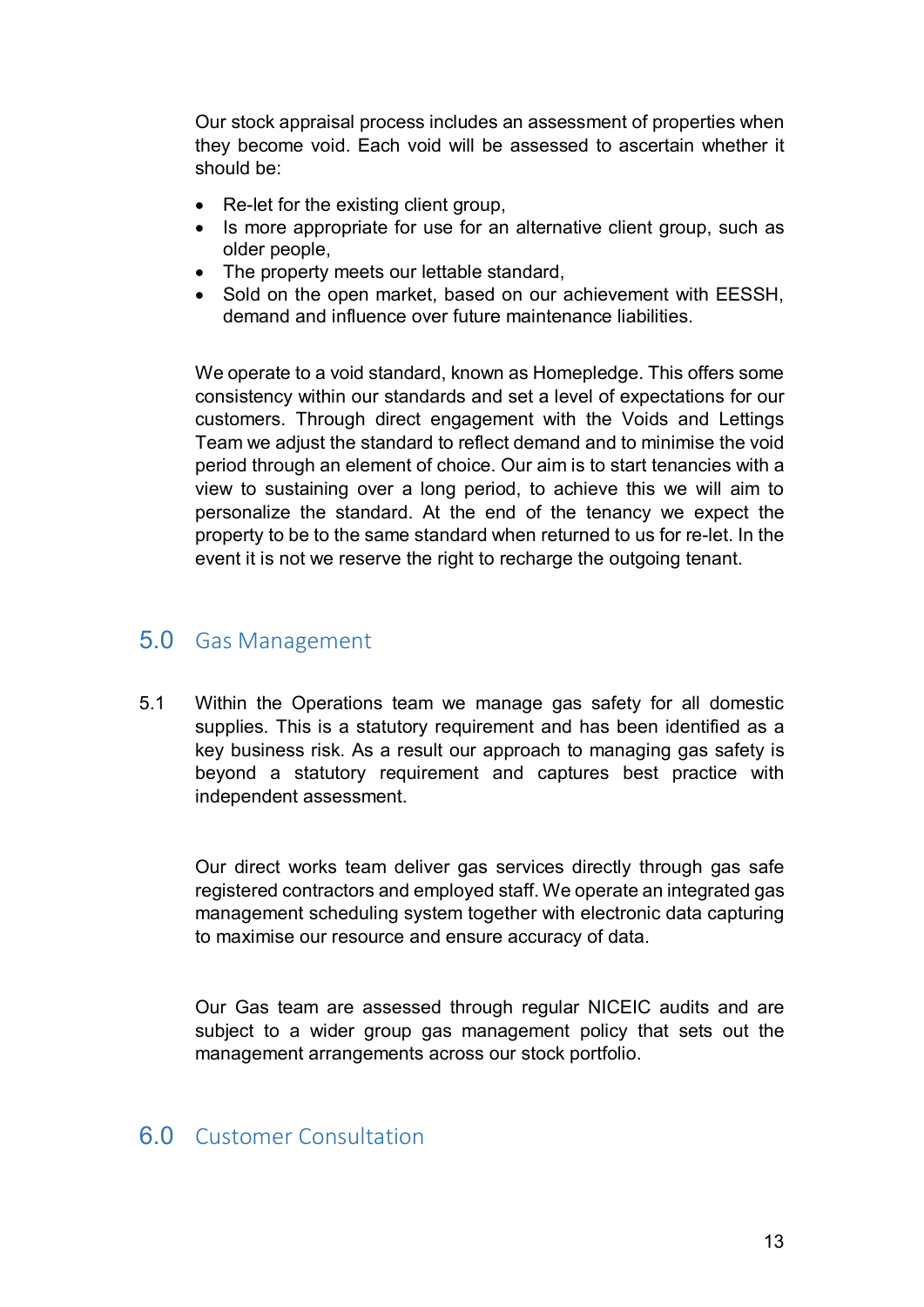- 6.1 We recognise the importance of the statutory framework for tenant participation set out within the Housing (Scotland) Act 2001 that requires that we consult with tenants either individually or through a Registered Tenants Organisation on policies and standards of service for repairs and maintenance. In addition we have our customer direct and various groups to allow us to consult on our service offering.
- 6.2 We will specifically consult our staff team, tenants or tenant representative groups on changes within the following areas:
	- Repairs handling proposals,
	- Customer survey outcomes,
	- Procurement arrangements around Contractor selection,
	- Code of conduct/ Respect Standard for working within our communications,
	- Customer service standard and customer charter.
- 6.3 We will consult through a menu of participation methods best suited to meeting the needs of the process as follows:
	- Customer scrutiny will assess key areas of service delivery.
	- Focus Groups will be consulted on major service changes.
	- Utilise forum and other events for feedback on ideas and services.
	- Resident Groups or groups of individual tenants will be consulted on specific service failures or enhancements.
- 6.4 In addition to the statutory right we will also engage with customers when opportunities arise particularly where there is choice, for example utilise a customer representative on contractor and product selections.
- 6.5 The outcome of our customer scrutiny will prioritise our approach and each guide will achieve customer approval.
- 6.6 Our website will be updated to reflect the growing access by our customers to technology. Recognising the growth in web based online enquires, emails and communication are growing in popularity we will develop our service to meet this need by being digitally enabled.

# <span id="page-11-0"></span>7.0 Repair Handling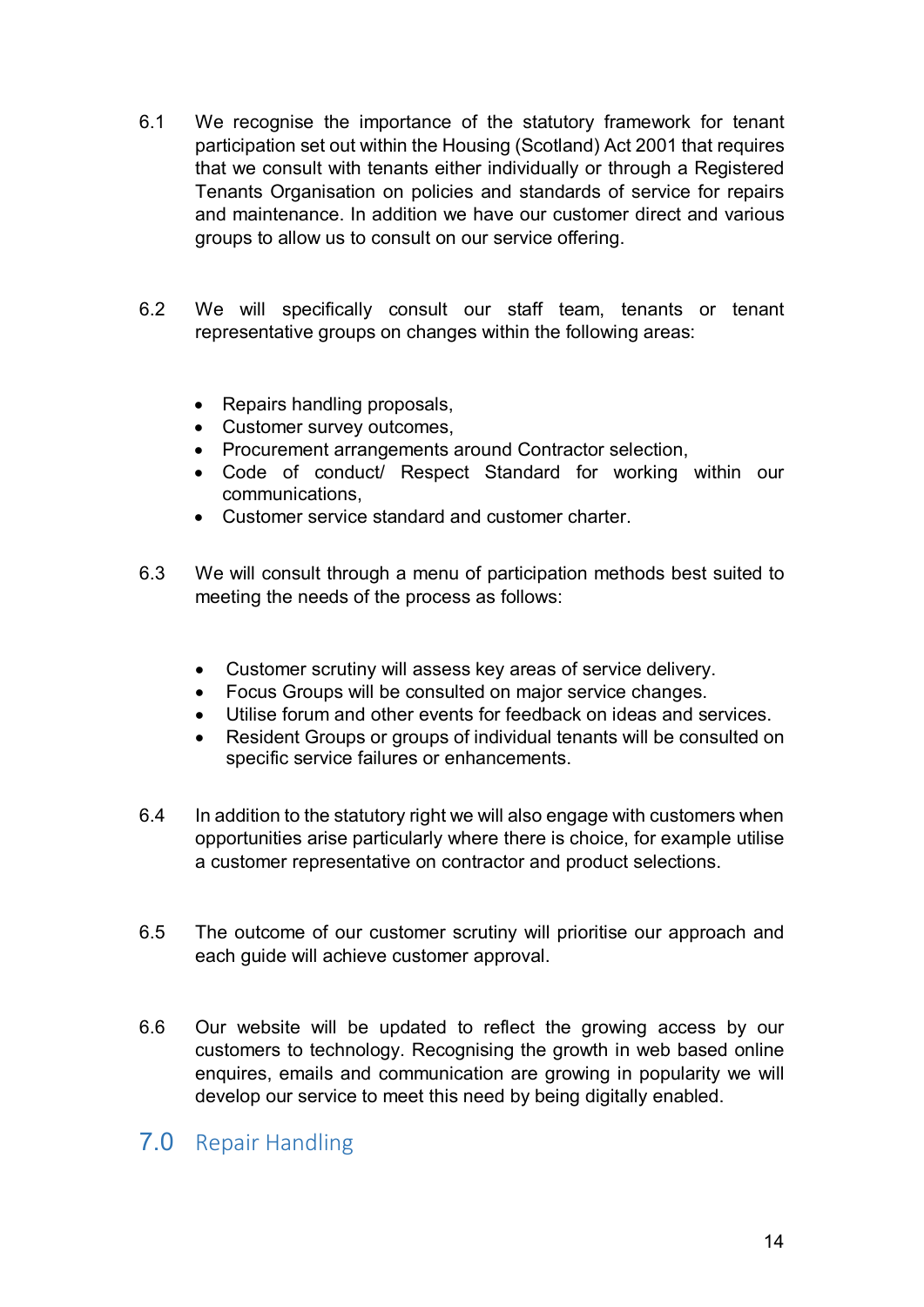- 7.1 We will utilise our National Customer Contact Centre for all first line repair enquires, allowing calls to be fielded and advice provided. Calls relating to existing repairs will come direct to the local scheduling team. Repair requests will be booked in at this point of call. The contact number will be a Lo-call number. Response to calls will be monitored and all calls recorded. A number of key performance outcomes will be measured and a formal Service Level Agreement will set out the CSC relationship.
- 7.2 Repair responsibilities will be set out within the on line handbook as well as the website. A rechargeable repairs policy will ensure that tenants are held to account for their responsibilities.
- 7.3 Complaints with repairs will be logged and investigated in line with our complaints policy (mirroring the SPSO guide).
- 7.4 The repairs process will be set out in a flow chart to assist in achieving consistency of service. Deviations from process will be minimised through aligning our process with our scheduling management system. A strict version control approach is adopted to avoid miscommunication.
- 7.5 External contractors will be applied on occasions; this may be when works are out with the core skills set provided or where a more efficient utilisation of resource to cope with peak demands to remain within the agreed KPI's.
- 7.6 Request for repairs to communal areas that are not wholly owned or controlled by our business will be referred to the appointed factor to address. In the event there is no factor/management agent the repair will only be attended with the consent of the other owners who are jointly liable. We have a common area repair policy to support staff in making the appropriate decisions.

# <span id="page-12-0"></span>8.0 Equality Impact

8.1 We recognise the diversity of our customers and in order to ensure Respect we have developed a range of tool box talks that specifically address the everyday needs of our customers.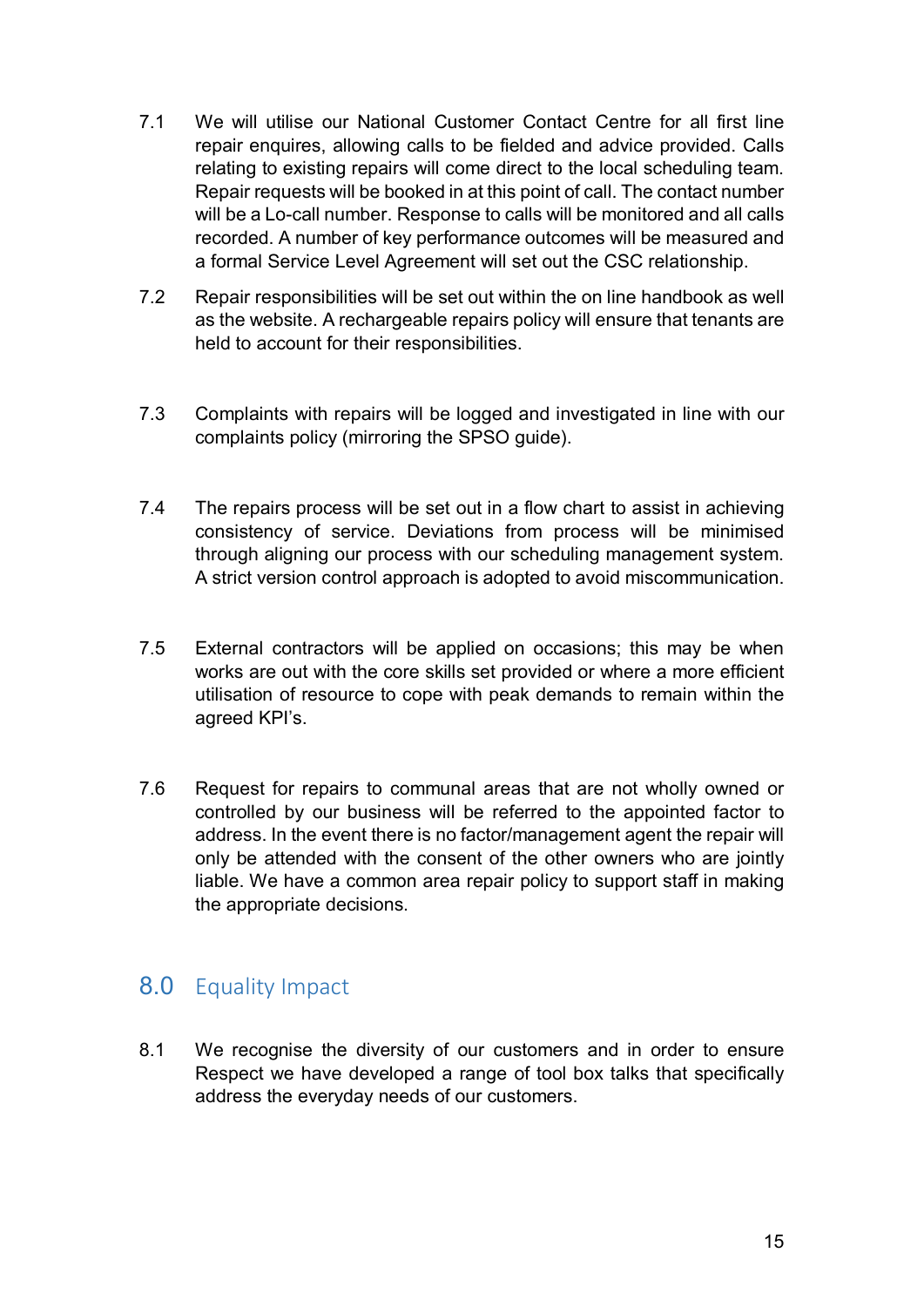- 8.2 Our code of conduct is presented to all contractors and trade staff setting out the anticipated behaviour expected to ensure that we can offer a consistency of service and Respect for our customers.
- 8.3 We engage directly with our Equalities team and conduct regular impact equality assessments and training to sustain our knowledge of good practice and learning from across the Group.
- 8.4 Any special requests to deviate from the standard repair reporting process will be made by the Housing Officer/Manager who will take account of any disability or sensitive requirements. A strict protocol around flags and vulnerability is set out to avoid any discrimination or data protection breach.

# <span id="page-13-0"></span>9.0 Health and Safety

- 9.1 The delivery of maintenance services brings risk whether this is delivered in occupied or empty homes or whether this is an external contractor or staff member we must comply with our statutory duties. We have a separate health and safety policy that sets out the key requirements across our Group.
- 9.2 To achieve satisfactory levels of competence we only engage with contractors that are CHAs and Constructionline approved. This set minimum parameters around the business processes that demonstrate a level of competence.
- 9.3 As part of the tool box talk approach, health and safety is a standard agenda item and across the business there are various working groups, committee and board that measure the risk and ensure that the needs of our staff and customers are considered in undertaking maintenance tasks.
- 9.4 Our in house repairs team have developed a number of management actions that ensure that we meet CDM regulations. This is registered with the health and safety executive and forms part of our wider health and safety management approach.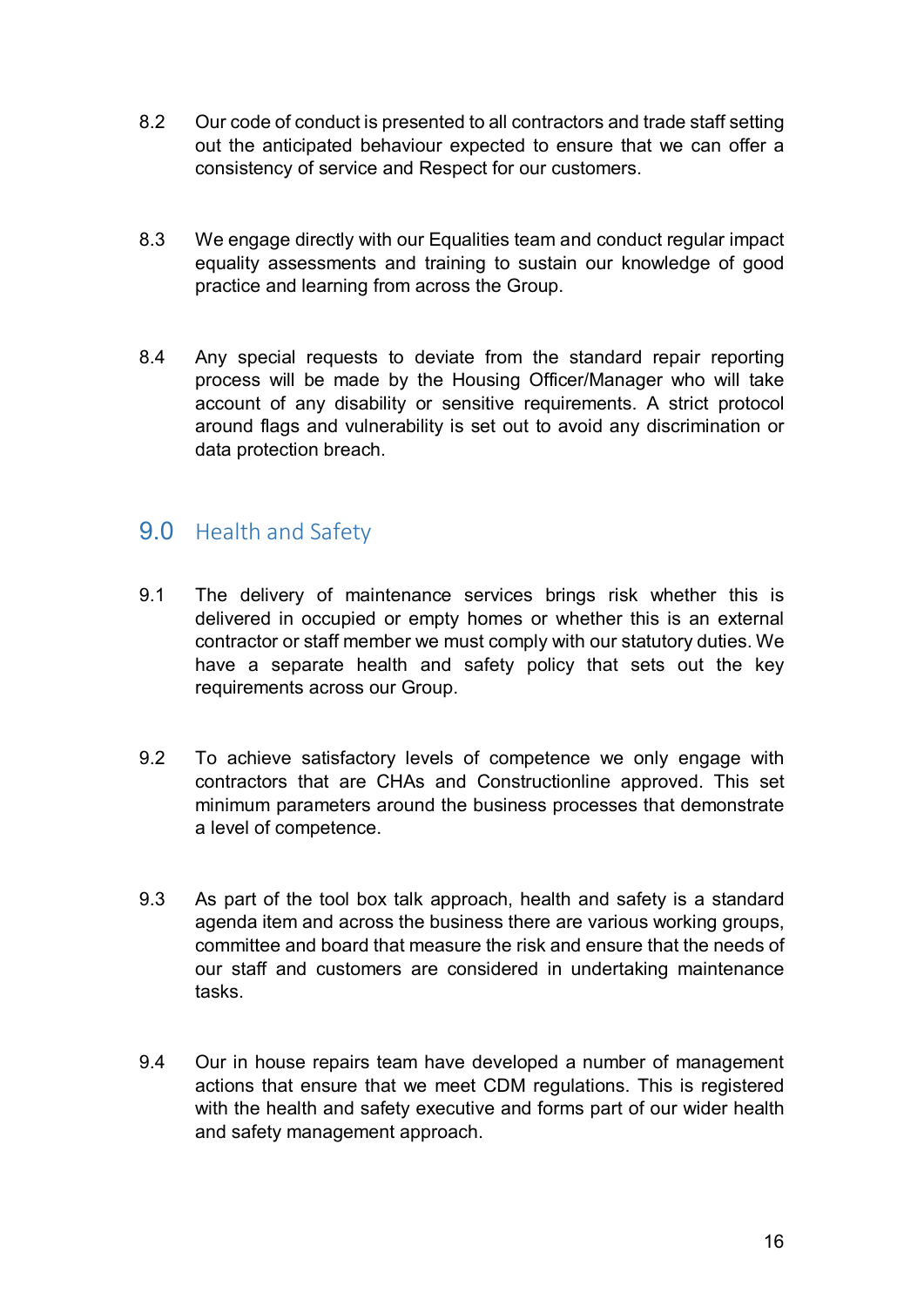9.5 We follow up on all accidents and near misses to ensure that the safety culture is developed to avoid risk. We report every quarter on the incidents and accidents and share this learning across our business functions.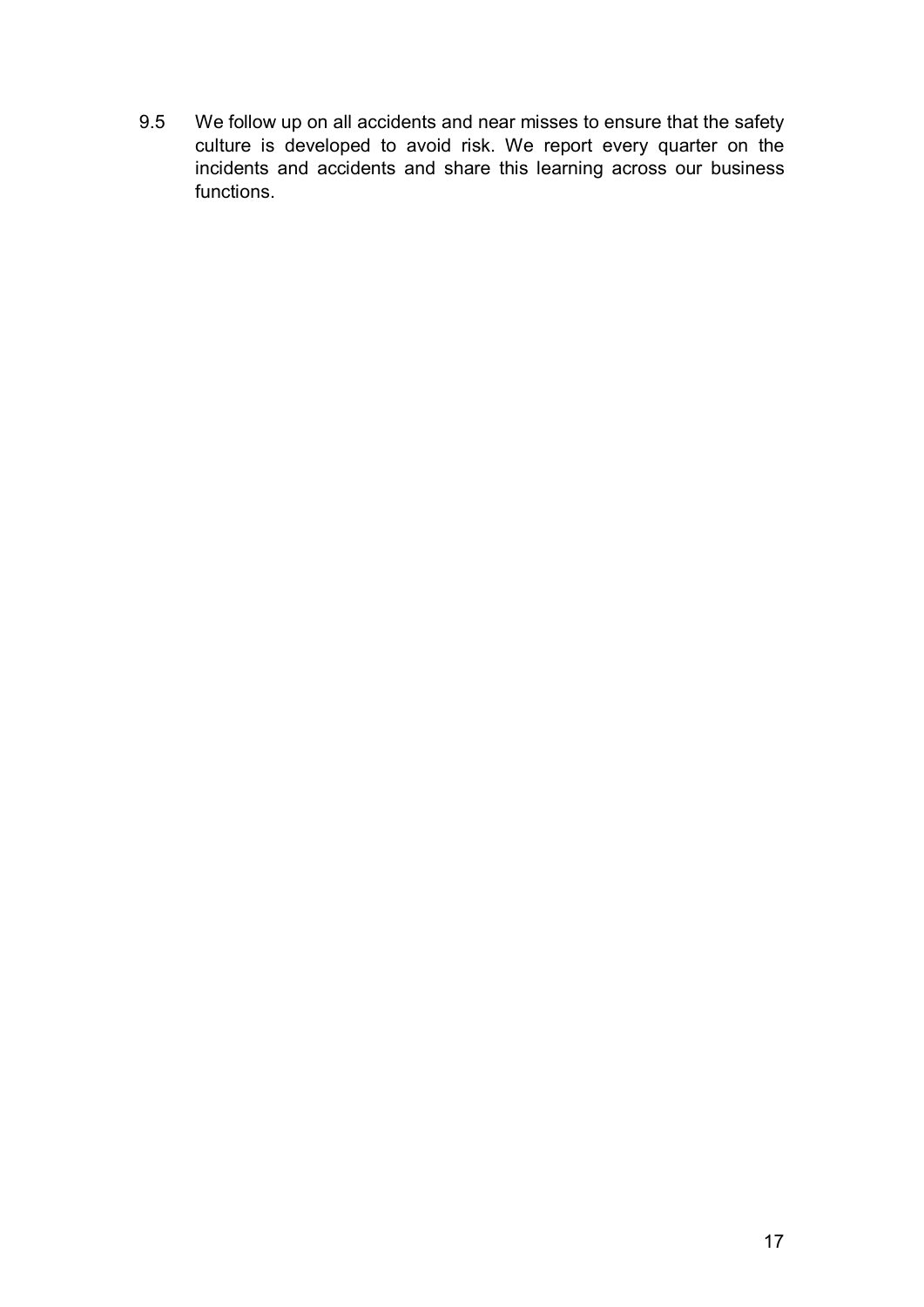# <span id="page-15-0"></span>Appendix 1

#### <span id="page-15-1"></span>Landlords Responsibilities

- (a) To keep in good repair the structure and extent of all properties and communal areas, this will include:
	- foundations, roof, chimney stack, external walls, external doors, window sills, window frames, drains, gutters, external pipes
	- internal walls, ceilings and floors, fair wear and tear
	- repairs to fitted cupboards and kitchen units, from wear and tear
	- pathways, steps and other types of entry, boundary walls/fencing and gates
	- garages, external stores, outbuildings (not those installed by tenant)
- (b) To keep in good repair and proper working order installations for the supply of water, gas, electricity, sanitation, space and water heating, this will include:
	- repairs to sanitary fittings (for example, sinks, washbasins, baths, showers and toilets)
	- fittings which supply water, gas and electricity
	- fire and central heating systems which we have installed or have agreed to maintain
	- Water heating systems which we have supplied.
- (c) Where Service Charge agreements are in place to repair and maintain communal areas, this will include:
	- cleaning of common areas, including access stairs
	- lighting and fuel where appropriate
	- lifts and door entry systems
	- grounds maintenance of open spaces
	- undertake regular external and common landscaping.
- (d) Publish and inform tenants of their, and the Association's responsibilities in respect of repairs.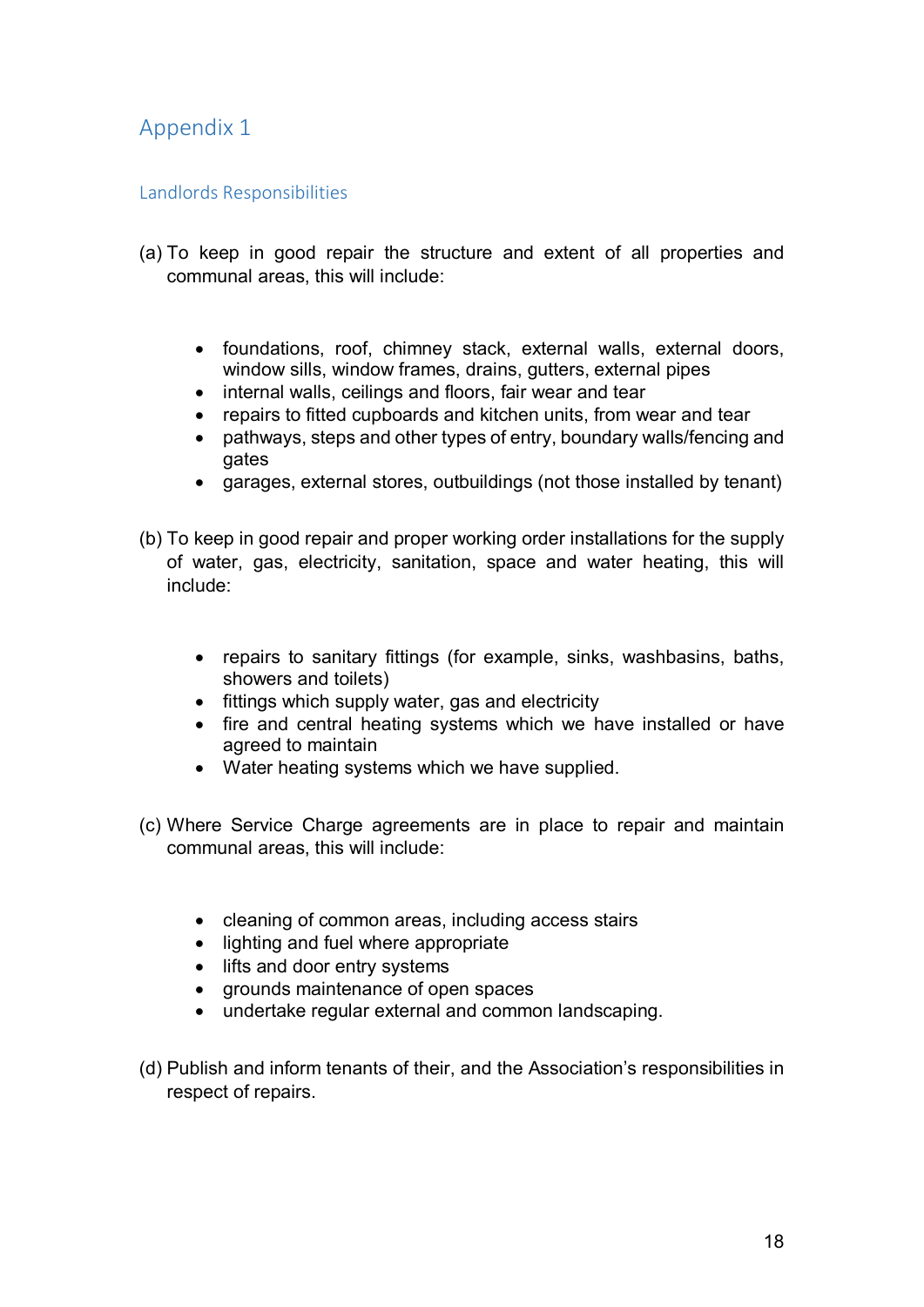# APPENDIX 2

#### <span id="page-16-0"></span>QUALIFYING REPAIRS

<span id="page-16-1"></span>

| <b>Defect</b>                                                                                                 | Maximum Period in working days<br>from date immediately following the<br>date of notification of qualifying<br>repairs or inspection |
|---------------------------------------------------------------------------------------------------------------|--------------------------------------------------------------------------------------------------------------------------------------|
| Blocked flue to open fire or boiler                                                                           | $\mathbf 1$                                                                                                                          |
| Blocked or leaking foul drains, soil stacks<br>or toilet pans where there is no other toilet<br>in the house. | $\mathbf 1$                                                                                                                          |
| Blocked sink, bath or drain.                                                                                  | 1                                                                                                                                    |
| Electric power:                                                                                               |                                                                                                                                      |
| Loss of electric power.                                                                                       | 1                                                                                                                                    |
| Partial loss of electric power.                                                                               | 3                                                                                                                                    |
| Insecure external window, door or lock.                                                                       | 1                                                                                                                                    |
| Unsafe access path or step.                                                                                   | 1                                                                                                                                    |
| Significant leaks or flooding from water or<br>heating pipes, tanks or cisterns.                              | 1                                                                                                                                    |
| Loss or partial loss of gas supply.                                                                           | 1                                                                                                                                    |